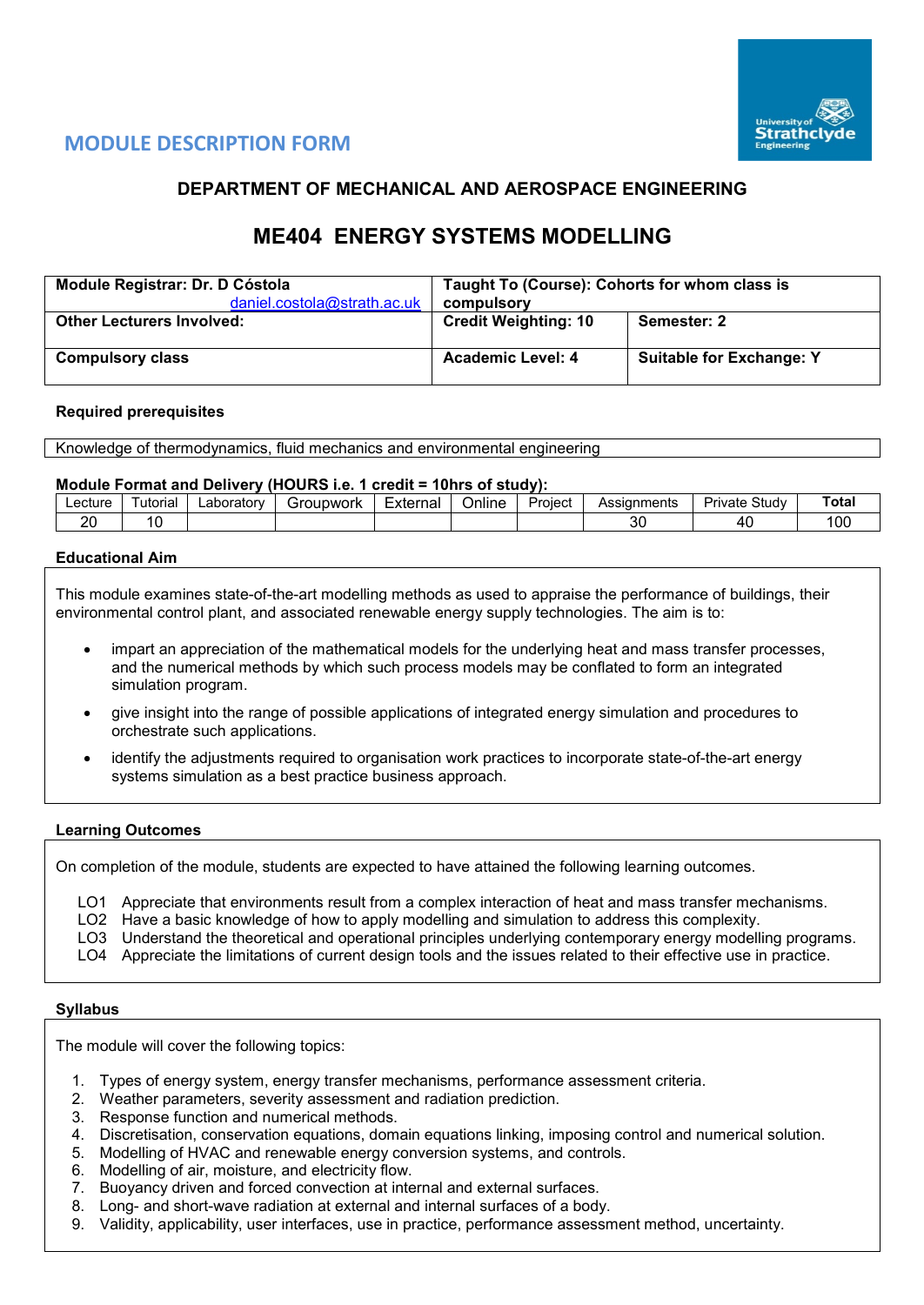# **Assessment of Learning Outcomes**

For each Module Learning Outcome, the following criteria will be used to make judgements on student learning.

Students should demonstrate:

- LO1 C1 The ability to describe the interacting energy/mass flows that occur in all energy systems and identify the principal causal factors in each case.
- LO2 C1 The ability to describe the processes involved in applying modelling and simulation in practice to ensure acceptable overall performance of designs of arbitrary complexity.
- LO3 C1 The ability to describe the mathematical models employed to represent the energy flows underpinning energy systems.
- LO4 C1 The ability to describe the limitations of existing design tools in the context of the range of possible applications in practice.

The standards set for each criterion per Module Learning Outcome to achieve a pass grade are indicated on the assessment sheet for all assessment.

**Principles of Assessment and Feedback**

*(within Assessment and Feedback Policy at: <https://www.strath.ac.uk/professionalservices/staff/policies/academic/> )*

- Formal, summative feedback is provided by the return of examination marks after assessment. Individual feedback on examination performance will be given on request.
- Informal feedback is provided at weekly tutorial sessions through discussion with groups and, where appropriate, individuals.

## **Assessment Method(s) Including Percentage Breakdown and Duration of Exams** *(individual weightings)*

| Examination |          |          |           |        | Coursework |        | <b>Practical</b> | <b>Project</b> |           |  |
|-------------|----------|----------|-----------|--------|------------|--------|------------------|----------------|-----------|--|
| Number      | Month(s) | Duration | Weiahtina | Number | Weiahtina  | Number | Weiahtina        | <b>Number</b>  | Weiahtina |  |
|             | Apr/May  | ∠ hours  | 100%      |        | Pass reɑ'd |        |                  |                |           |  |
| *All        |          |          |           | *All   |            |        |                  |                |           |  |

*\* L/Os: Indicate which Learning Outcomes (L01, L02, etc) are to be assessed by exam/coursework/practical/project as required.*

#### **Coursework / Submissions deadlines (***academic weeks***):** Weekly at tutorial sessions.

## **Resit Assessment Procedures:**

2hr examination in August diet.

## **PLEASE NOTE:**

**Students must gain a summative mark of 40% to pass the module. Students who fail the module at the first attempt will be re-assessed during the August diet. This re-assessment will consist entirely of exam. Students who fail the coursework part will also be required to undertake an additional assignment. No marks from any previous attempts will be transferred to a new resit attempt.**

#### **Recommended Reading**

**\*\*\*Purchase recommended \*\*Highly recommended reading \*For reference (do NOT purchase)**

• J A Clarke, 'Energy Simulation in Building Design (2<sup>nd</sup> Edition)', Butterworth-Heinemann, ISBN 0 7506 5082 6 \* • Case studies available at [http://www.hpbmagazine.org](http://www.hpbmagazine.org/) \*

## **Additional Student Feedback**

*(Please specify details of when additional feedback will be provided)*

| Date                | ime | Nο<br>Room                            |
|---------------------|-----|---------------------------------------|
| Announced in class. |     | Check timetable webpages for details. |

Session: 2021/22

#### **Approved:**

**Course Director Signature: Dr E Henderson (SG)**

**Date of Last Modifications: September 13, 2021**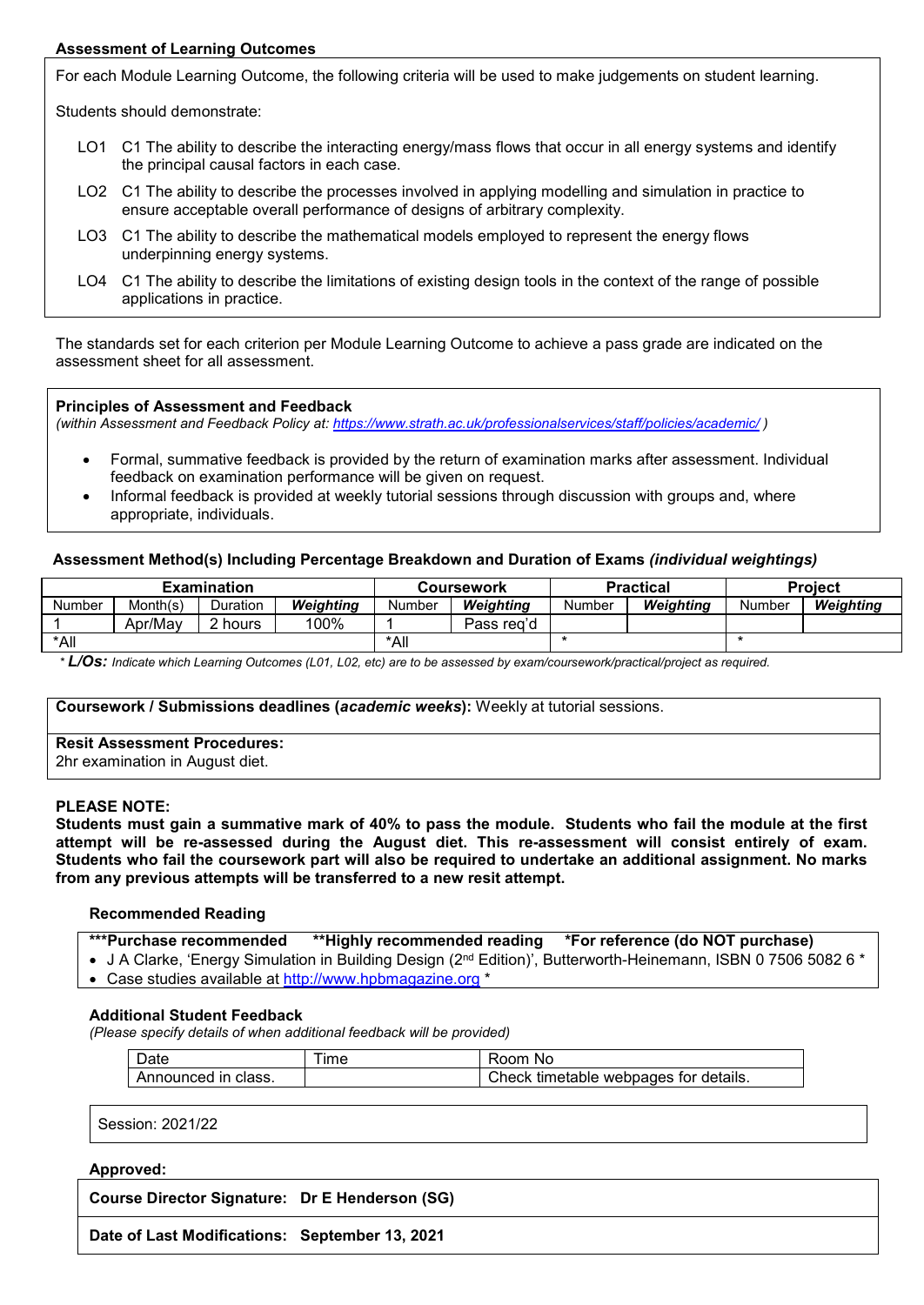(updated August 2021)